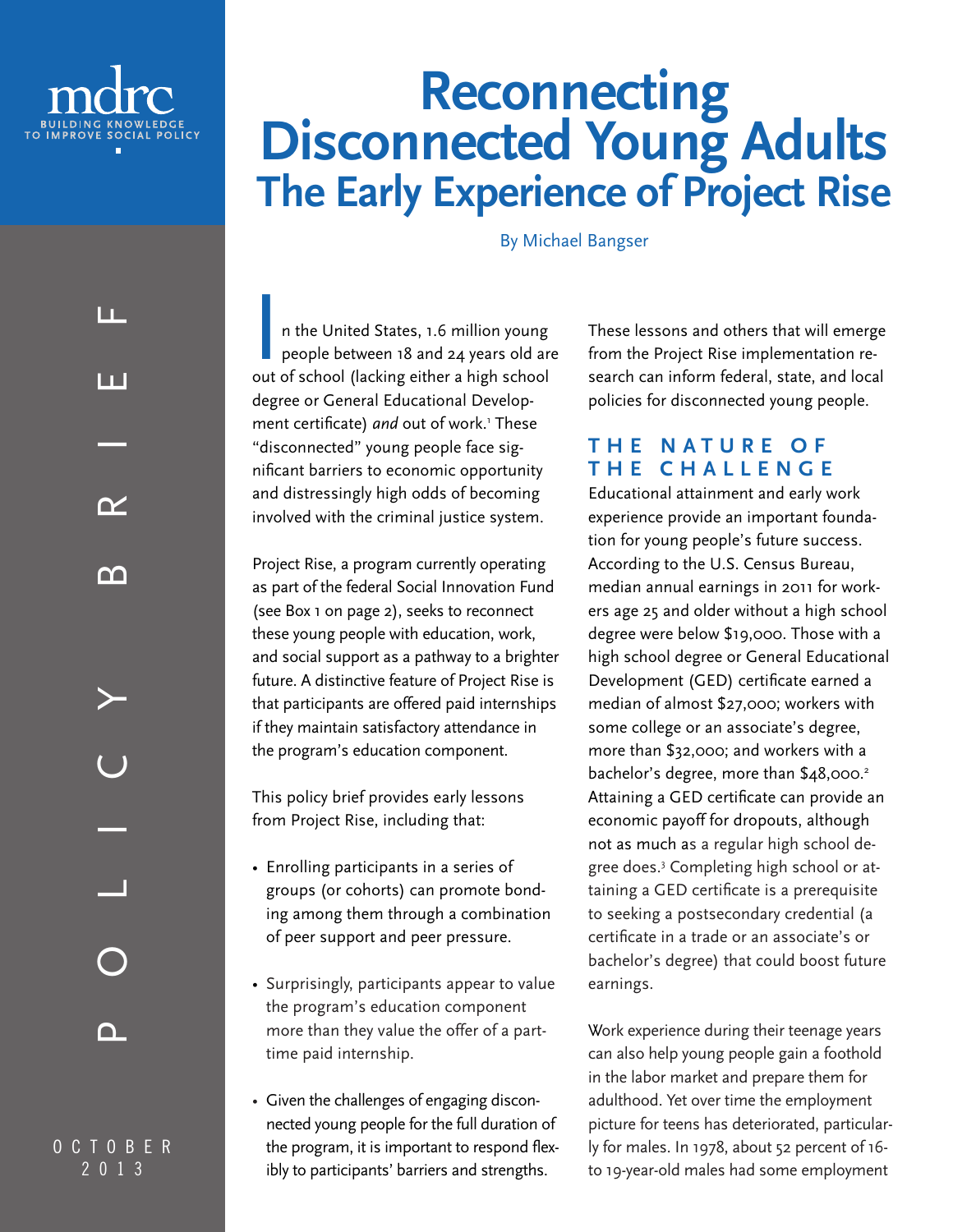# **BOX 1. THE SOCIAL INNOVATION FUND**

Project Rise and its evaluation are being funded through the federal Social Innovation Fund (SIF), an initiative enacted under the Edward M. Kennedy Serve America Act. The SIF, administered by the Corporation for National and Community Service, is a public-private partnership designed to identify and expand effective solutions to critical social challenges. The SIF generates a 3:1 private-public match, sets a high standard for evidence, empowers communities to identify and drive solutions, and creates an incentive for grant-making organizations to target funding more effectively to promising programs in three issue areas: economic opportunity, healthy futures, and youth development and school support.

Project Rise is part of the New York City SIF project, which is led by the Center for Economic Opportunity (CEO) and the Mayor's Fund to Advance New York City in collaboration with MDRC. In eight cities, the SIF project is replicating, improving, and testing five antipoverty programs — including Project Rise that draw on strategies that have shown evidence of effectiveness in New York City and elsewhere.

> between January and June. In 2006 — before the onset of the recession of 2008 — that rate had dropped to 37 percent. By the first half of 2009 it had fallen even more, to 28 percent, and was lower still for African-American teens.4 This trend, combined with what has been characterized as "vanishing" summer youth employment,<sup>5</sup> could have severe consequences for low-income young people.

Despite these common challenges, there is considerable heterogeneity within the disconnected young adult population. For example, 18-year-olds may have different issues than 24-year-olds. The duration and extent of young people's disconnectedness can vary: some are persistently disconnected while others "reconnect" reasonably soon, and those who do reconnect can do so in different ways.<sup>6</sup> At any given time, some out-of-work young people are actively seeking employment while others have given up searching, at least temporarily. Individuals leave school at various grades and skill levels, and for different reasons. Finally, young adults may have one or more additional risk factors: they may have been involved with the criminal justice or foster care systems, be pregnant or parenting, need to deal with housing instability, or face substance abuse or mental health challenges.

#### **I N I T I A T I V E S F O R AT-RISK, OUT-OF-**S C H O O L Y O U T H A N D **YOUNG ADULTS**

Concern about at-risk, out-of-school young people has spawned policy responses and "second chance" initiatives at least since the Job Corps program began in the 1960s. A number of other programs are also now tackling these issues.7 The commitment extends to collaborative efforts such as the Campaign for Youth (a coalition of national policy and youth-serving organizations) and the Interagency Forum on Disconnected Youth (which comprises representatives from nine federal government agencies).

Research results and programs' operating experiences both suggest that programs for at-risk young people should include several core features. They should engage participants long enough to make a genuine difference; combine well-implemented education, work, and other activities; connect participants with caring adult role models; create a positive group identity among participants; give participants opportunities to act as leaders and contribute to the community; and promote a smooth transition to postprogram employment and continued education.8 Project Rise incorporates these features.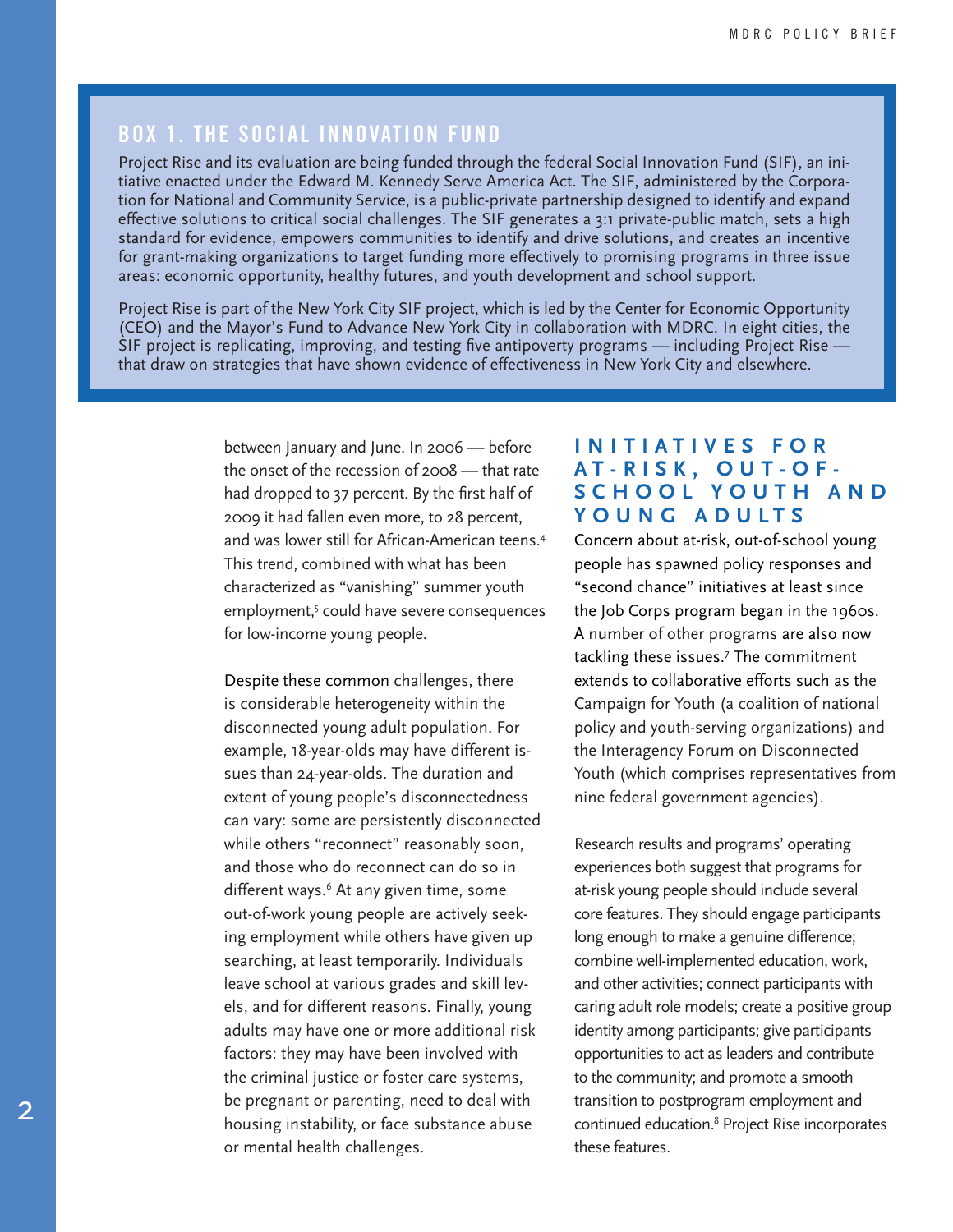Now operated by the organizations described in Box 2 (on page 4) in New York City, Newark, NJ, and Kansas City, MO, Project Rise builds on two pilot projects initiated by New York City's Center for Economic Opportunity (CEO). The first, the Young Adult Internship Program (YAIP), provides disconnected 16- to 24-year-olds (some of whom have their high school degrees or GED certificates) with short-term paid internships; placement into regular jobs, education, or training; and follow-up services. CEO's operating experiences have been encouraging, and evaluations suggest that YAIP has helped reconnect participants to education or employment.9 MDRC is currently evaluating the program using a rigorous random assignment design.

A second CEO initiative, the Young Adult Literacy (YAL) program, provides instructional services to 16- to 24-year-olds with low reading levels, readying them to enter a GED preparation program. Two evaluations suggest that YAL improves participants' test scores in reading and math, that those who began the program with the lowest academic levels had the largest gains, and that attendance and retention could be improved by adding paid internships that participants only receive and keep if they maintain satisfactory attendance in instructional services.<sup>10</sup>

# **O V E R V I E W O F PROJECT RISE**

Project Rise was launched in 2011 to reach young adults who have been disconnected for a relatively long time. To participate, at the time of enrollment individuals must:

- Be age 18-24
- Have been out of school and out of work for at least six months
- Not have a high school degree or GED certificate
- Not have regularly participated in other education or training programs during the six months prior to enrollment
- Be reading at or above the sixth-grade level (and half of all participants must be reading at or below the eighth-grade level)

The Project Rise program operators were instructed to screen out hard-to-serve applicants as little as possible, so long as the applicants satisfied the eligibility criteria listed above. Each site enrolls two cohorts of participants per year, with approximately 30 young adults in each cohort. The cohort approach was adopted in the hopes of creating greater cohesion among participants than would be fostered with rolling program entry.

The Project Rise program model envisions a sequence of activities over a 12-month period that prepares participants for unsubsidized employment and continued education. (The program operators were allowed reasonable flexibility to adapt the model to their organizational contexts. MDRC's research will document how they implemented the model in practice.)

For the full program duration, participants are assigned to a *case manager*, who assesses their job readiness and interests, determines the support they need, and develops an individual plan with each of them. The case manager then meets regularly with participants, coordinates referrals and other staff engagement, and monitors participants' progress using agreed-upon benchmarks.

The first program component is a brief *preinternship phase*, during which participants receive basic job-readiness preparation (for example, in résumé writing, interview skills, and "soft" workplace skills) and undertake a short-term group project that promotes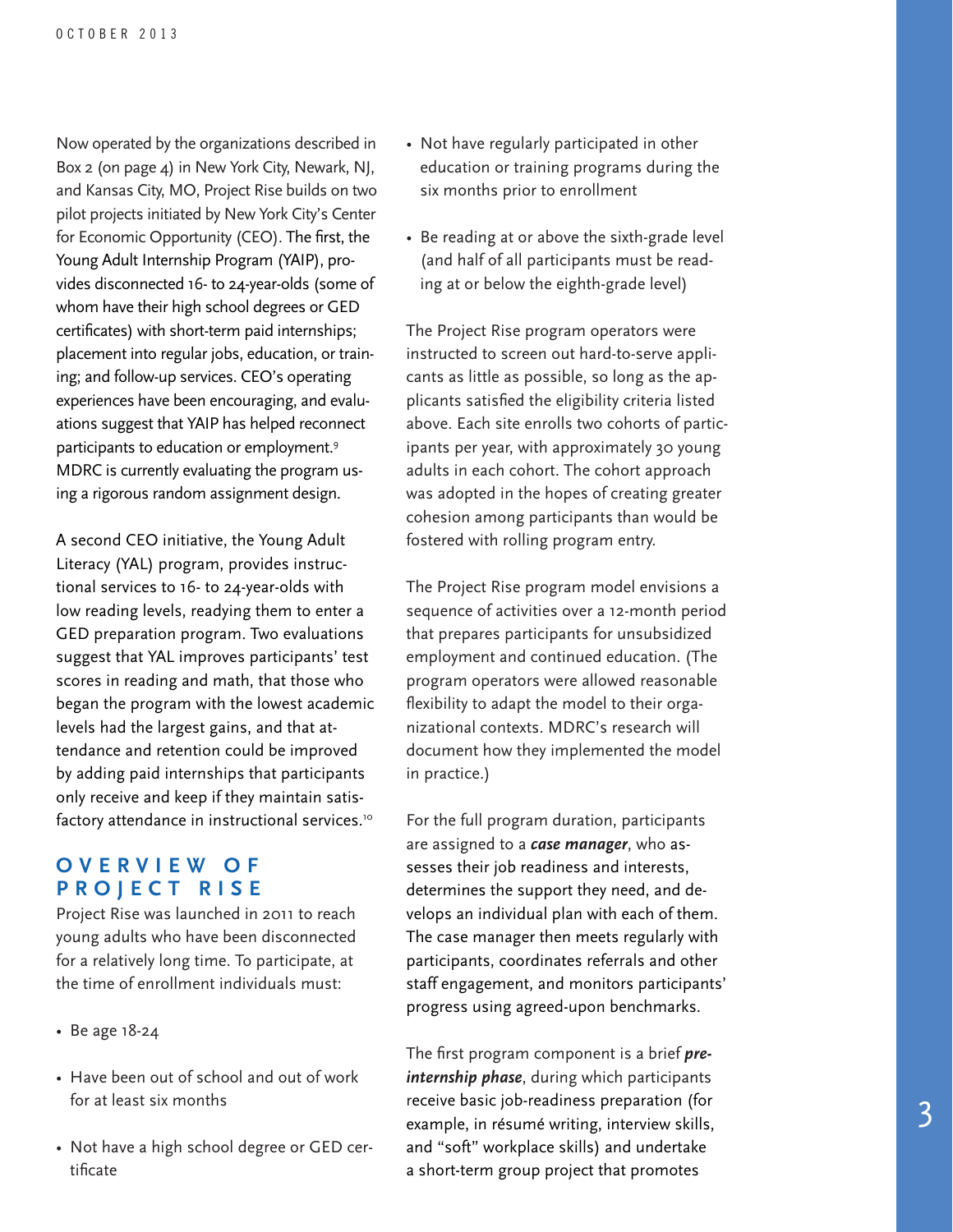# **BOX 2. THE ORGANIZATIONS IMPLEMENTING PROJECT RISE**

Project Rise is currently operated by three organizations in New York City, one in Newark, NJ, and one in Kansas City, MO. Each Project Rise program operator is a large nonprofit institution that is well known locally. To varying degrees, this has enabled Project Rise to draw on other parts of the host organization's job development, classroom instruction, and programming capacity.

The New York City program operators are: FEGS, a citywide agency that provides a range of health and human services programs (the Project Rise program is housed in the Bronx); Henry Street Settlement, a provider of social services, health, and arts programming to residents of the Lower East Side of Manhattan; and Kingsborough Community College, which offers a wide range of credit and noncredit courses in the liberal arts and career education on its campus at the southeastern tip of Brooklyn.

The Newark program is run by Rutgers University's Transitional Education and Employment Management (T.E.E.M.) Gateway, which supports at-risk and disconnected urban youth across the state of New Jersey.

The Kansas City program is operated by the Full Employment Council, a business-led, private, nonprofit corporation whose mission is to obtain public and private sector jobs for unemployed and underemployed individuals.\*

\*A second Kansas City provider discontinued operations after the third cohort. Its caseload for future cohorts was assigned to the Full Employment Council.

> teamwork and benefits the community. The group projects have included activities such as painting a mural at a day care center, cleaning up vacant lots, and conducting public outreach on a community issue.

> The *education component* (approximately 15 hours per week, primarily in pre-GED or GED instruction) begins during the preinternship phase. Educational activities are supposed to continue for the full 12-month program period (and beyond), with the exact activities depending on how the participants progress.

> In approximately the sixth week, participants enter *paid internships* at the current federal minimum wage of \$7.25 per hour. The internships are for approximately 10 to 15 hours a week and last for about 18 weeks, after which participants are expected to enter unsubsidized employment. Importantly, participants can only start and keep their internships if they maintain satisfactory attendance in the education component. This was made a central feature of Project Rise because the experience of other programs suggested that paid work op-

4

portunities could be more of an attraction for participants than the education component.

Since for some of the program operators, taking part in Project Rise meant serving a more difficult population or providing a different combination of services than they were used to, the first cohort of participants was treated as a pilot phase. It was anticipated that program operators might face challenges in engaging participants for the full 12 months of the program," linking the education and internship components, and managing key transition points (such as at the end of the internship, or the continuation of participants' education after they attained a GED certificate or high school degree). Therefore, in addition to oversight from CEO and MDRC, the local programs were given ongoing technical assistance from the Youth Development Institute (www.ydinstitute.org).

### **T H E P R O J E C T R I S E EVALUATION**

Project Rise is the subject of a careful implementation study to assess its operational performance. The evaluation focuses on three sets of questions: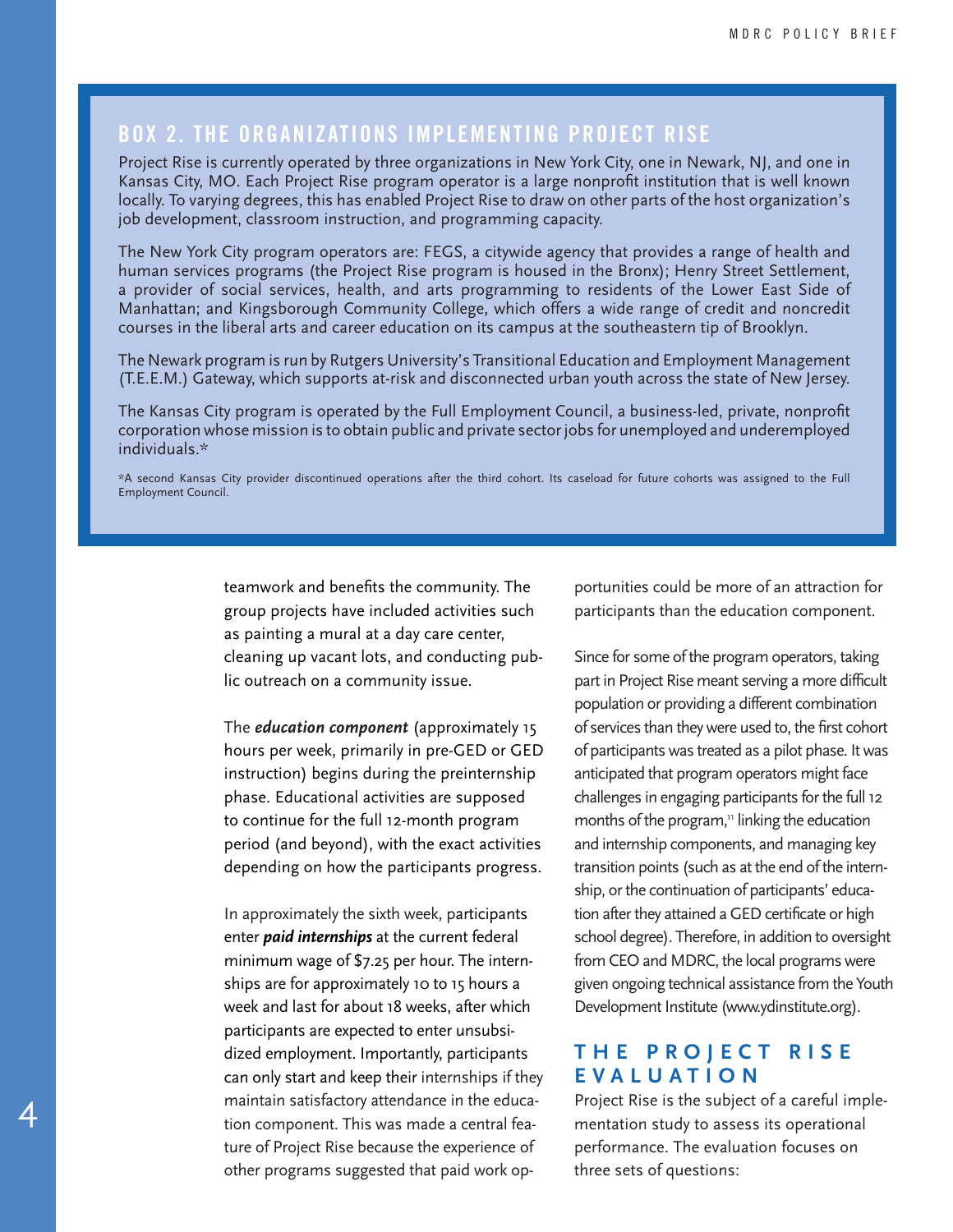- **1. Does Project Rise attract especially hardto-serve young people?** The evaluation will document the local programs' outreach efforts and the extent to which they enroll participants with significant barriers to educational and labor market success. It will also document what motivated young people to sign up for Project Rise.
- **2. How do the program operators adapt Project Rise to local conditions and respond to challenges?** To answer this question, the evaluation will examine the actual content and structure of the preinternship, case management, GED instruction, and internship components. Evaluators will pay particular attention to how program operators implement the educational attendance requirement for participation in internships.
- **3. How much are the program operators able to engage participants in key activities?** Since programs like Project Rise often struggle to engage participants continuously, the evaluation will gauge participation levels in the preinternship group activities, education, and internships, and also measure the extent to which participants achieve positive outcomes. Special attention will be paid to the points at which participation drops off and the reasons for those drop-offs. The evaluation will examine participation levels and outcomes (such as attaining a GED credential and unsubsidized employment) for Project Rise participants overall and for various subgroups.

The evaluation draws primarily on data from Baseline Information Forms that capture preprogram characteristics for all Project Rise participants,<sup>12</sup> management information systems used by each local provider's staff to track participation levels and outcomes over the 12-month program period, observations

of program activities, and interviews of program staff and participants.

The outcomes for participants will be interpreted especially cautiously, since without a reliable control or comparison group it will not be possible to determine how different these outcomes would have been if the participants had not entered Project Rise. The researchers are considering the feasibility of conducting a randomized control trial of Project Rise in the future (as noted earlier, such a study is underway on YAIP, one of the precursors of Project Rise).

# **C H A R A C T E R I S T I C S O F P R O J E C T R I S E PARTICIPANTS**

The local Project Rise programs have so far succeeded in attracting a highly disadvantaged group of young adults. Most participants are either Black/African-American (53 percent) or Hispanic/Latino (38 percent). They have been split roughly evenly between males and females, as well as between 18- to 20-year-olds and 21- to 24-year-olds. Table 1 and Box 3 highlight the limited education and work histories of Project Rise participants, along with other challenges that they face.<sup>13</sup>

# **BOX 3. PROJECT RISE PARTICIPANTS: OVERCOMING BARRIERS**

At the time they entered the program:

- Over 70 percent of Project Rise participants had been suspended from school
- Almost half had been arrested, and 16 percent had been convicted of a crime
- Average reading and math levels were below ninth grade
- More than a fifth had been in foster care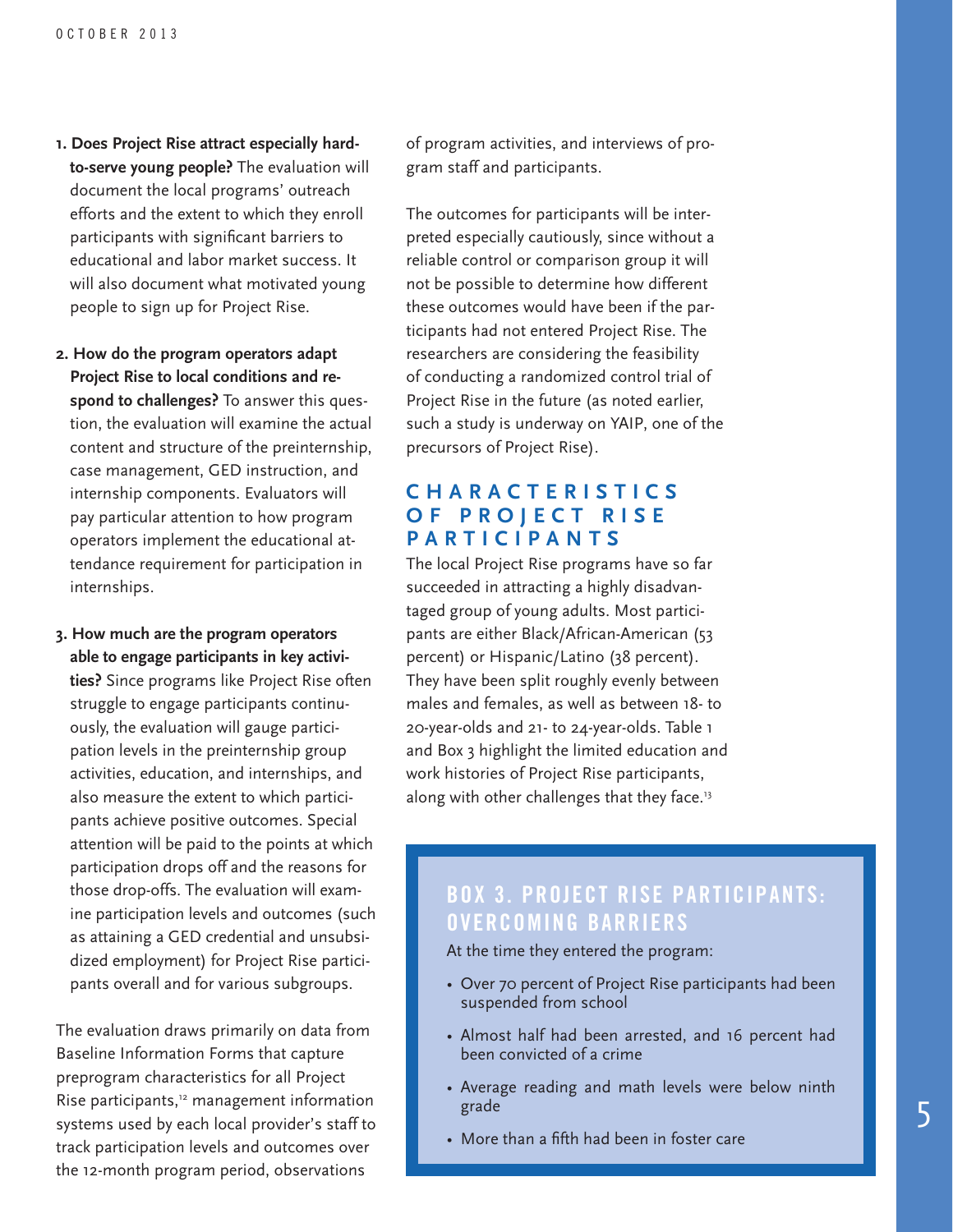# **TABLE 1. SELECTED CHARACTERISTICS OF PARTICIPANTS AT THE TIME OF ENROLLMENT: AUGUST 2011 TO APRIL 2013**

#### **Characteristics**

| <b>FDUCATION</b>                                                          |      |
|---------------------------------------------------------------------------|------|
| Highest level of education (%) <sup>a</sup>                               |      |
| Grade 9 or less                                                           | 28.4 |
| Grade 10                                                                  | 27.6 |
| Grade 11                                                                  | 40.0 |
| Grade 12, no GED certificate or diploma                                   | 3.6  |
| Ever held back or repeated a grade (%)                                    | 54.9 |
| Ever suspended from school (%)                                            | 71.0 |
| Ever in special education (%)                                             | 23.5 |
| Tests of Adult Basic Education (TABE) Grade Level Equivalent (GLE) scores |      |
| Average reading score                                                     | 8.9  |
| Average math score                                                        | 6.6  |
| <b>EMPLOYMENT HISTORY</b>                                                 |      |
| Ever employed (%)                                                         | 67.4 |
| <b>OTHER POTENTIAL RISK FACTORS</b>                                       |      |
| Ever arrested (%)                                                         | 50.6 |
| Ever convicted of a crime $(\%)^b$                                        | 15.6 |
| Misdemeanor                                                               | 9.5  |
| Felony                                                                    | 5.1  |
| Ever in foster care (%)                                                   | 21.8 |
| Has children (%)                                                          | 35.8 |
| Moved in the past 6 months $(\%)$                                         | 46.1 |
| Referred to psychological or emotional counseling in the past year (%)    | 23.5 |
| Referred to substance abuse treatment program in the past year (%)        | 9.3  |
|                                                                           |      |

#### **Sample size 522**

Source: MDRC calculations from Project Rise Baseline Information Forms. NOTES:

a Less than 1 percent of participants entered the program with an Individualized Education Program (IEP) diploma.

b Conviction categories may not add up to the total percentage of participants who were ever convicted due to missing values.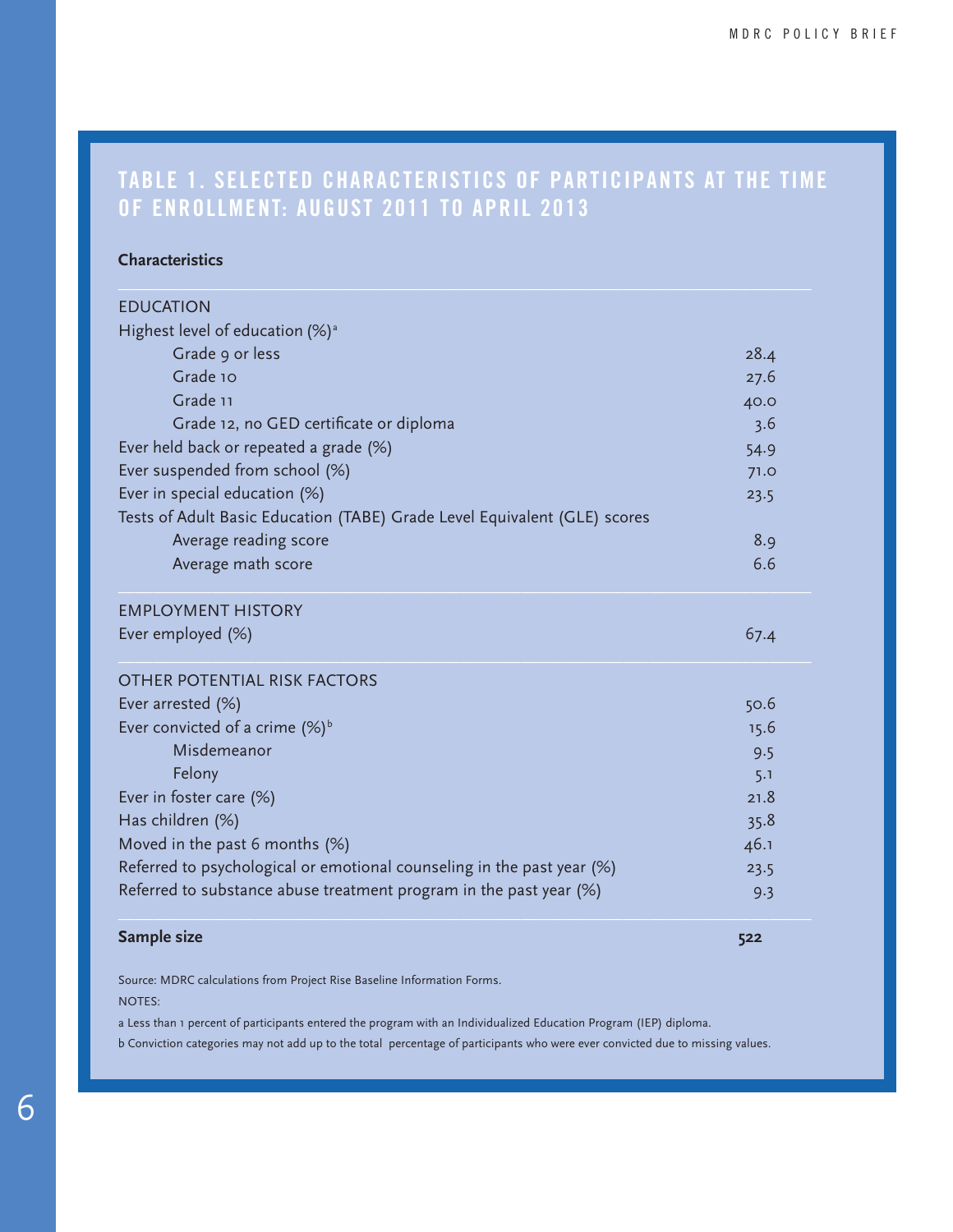**Participants' schooling and education levels were low, with grade repetition and suspensions being common.** In accordance with Project Rise eligibility criteria, none of the participants had earned a regular high school diploma or GED certificate at the time they entered the program. More than half had only completed tenth grade or less. They had also experienced significant challenges while in school: more than half reported being held back or repeating a grade, 71 percent had been suspended from school at least once, and about a quarter had been in special education at some point.

Participants entered Project Rise with lower skills in math than in reading, a pattern that has also been seen in other programs for atrisk young people. Project Rise participants read at slightly below the ninth-grade level, on average, with more than half reading at or below the eighth-grade level. By comparison, participants' baseline math grade level averaged 6.6, with more than 80 percent of participants scoring at or below the eighthgrade level.<sup>14</sup>

**Participants had limited employment experience.** In addition to being out of work for at least six months prior to program enrollment, a third of the participants reported that they had *never* had a paid job. Of those with some work experience, most of their jobs had been part time, paid less than \$300 per week, and lasted an average of about six months. Almost half of participants

**Multiple additional risk factors presented challenges to participants.** More than half of Project Rise participants had a history of arrests, and 16 percent had been convicted of a crime, mostly misdemeanors. More than fifth had at some point been in the

reported that they had spent most of their time in the past year looking for a job.

foster care system. At the time of program enrollment, more than a third were parents, and more than a quarter reported that they spent most of their time during the past year taking care of their children. Almost half had changed their residence in the previous six months, and 12 percent had moved three or more times during that period. Finally, almost a quarter of participants had been referred to psychological or emotional counseling in the previous year, and about 9 percent had been referred to a substance abuse treatment program.

## **EARLY PROJECT RISE O P E R A T I N G EXPERIENCES**

Although program operations are still at a relatively early stage, it is possible to identify some developments that will be explored more fully in an implementation research report to be published in 2015:

**As intended, the program staff rarely screened out difficult-to-serve applicants who satisfied the Project Rise eligibility criteria.** This was confirmed both in staff interviews and through a special "funnel analysis," in which intake staff collected detailed information on all individuals who expressed interest in the third Project Rise cohort. The data show that staff rarely excluded potential participants who came to scheduled interviews or orientation sessions, although a number of potential participants essentially screened themselves out by failing to attend scheduled appointments.

**Contrary to expectations, a higher percentage of participants have said they joined Project Rise for its educational component than for** 

*A higher percentage of participants have said they joined Project Rise for its educational component than for the paid internships.*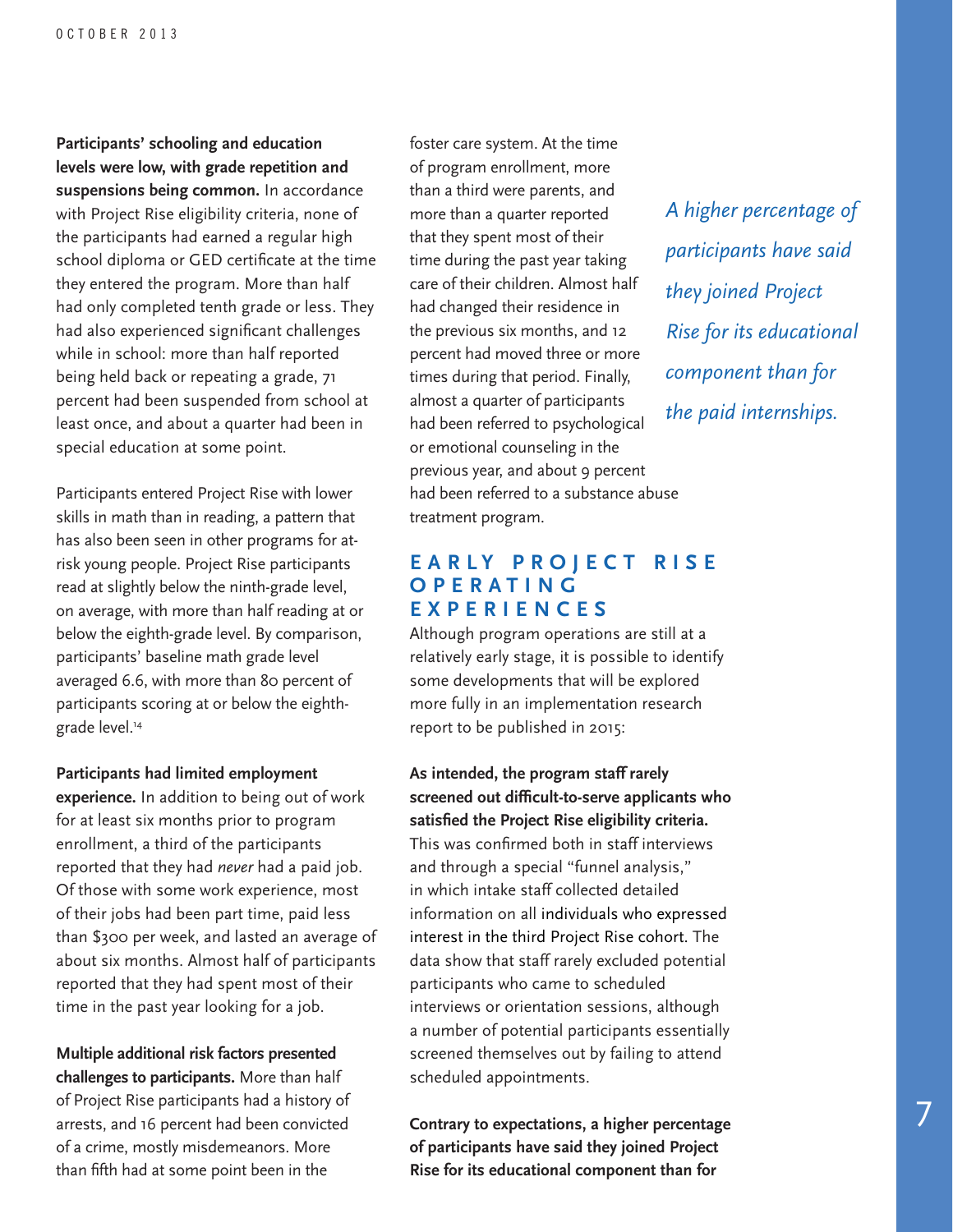**the paid internships.** Ninety-two percent of participants reported on their Baseline Information Forms that they came at least in part to get their GED certificate or high school diploma, whereas 53 percent cited the paid internships. This priority interest was

*cohorts may promote bonding among participants through a combination of peer support and peer pressure.*

repeated during interviews with Enrollment in program operators' staffs and in focus groups with participants. Before drawing broader inferences from this, however, it will be important to explore possible explanations. For example, some of the Project Rise providers are better known for their education programs than for employment services. Other free GED classes appear to be scarce in the Project Rise communities. The program's

> staff may have featured the education component more than the internships in Project Rise descriptions. Finally, short-term, minimum-wage internship positions with no guarantee of becoming permanent jobs may not have generated as much interest as fulltime jobs of longer duration would have.

**It has been difficult for the local programs to engage participants continuously in the planned sequence of activities.** As with other programs for disconnected young people, many Project Rise participants have not proceeded through components continuously (that is, their attendance has sometimes lapsed) or in the prescribed manner. This may partly reflect the individualized plans developed for all participants, but other reasons appear to include the prevalence of court appointments, child care demands, and housing issues. Participants also face challenges making a quick transition from an extended period of disconnection to engaging in up to 30 hours per week of education, internship, and other activity. The implementation research will examine how case management along with

financial and other incentives may improve participant engagement.

**Early indications suggest that enrollment in cohorts may be beneficial, in part because it promotes bonding among participants through a combination of peer support and peer pressure.** Program staff and participants alike cited the benefits of the relationships established within cohorts, even though participants do not necessarily proceed through the program components at the same pace. So far, two of the sites have adopted the cohort approach for selected programs they run besides Project Rise. But the approach does present operational challenges. For example, some participants find it difficult to make the transition from the relative comfort of group activities to individual internship placements, the character of cohorts can vary significantly from one to the next (sometimes driven by a few leaders in the group), and interested program applicants often must wait longer for a new cohort to begin than they would with rolling program entry.

**Traditional educational and employment outcome measures may not fully capture participants' progress in programs designed to help young people reconnect.** Project Rise staff members report that many participants are making tangible progress, even when they do not earn their GED certificate or enter stable employment within the 12-month program. In their view, interim steps that reflect tangible improvement include better engagement in the classroom and "soft" measures such as improvement in participants' ability to set priorities, deal with conflicts, wear appropriate attire in business settings, and communicate (for example, by making eye contact when speaking, or by calling ahead if they will be late for an appointment). If, however, any measures of this type are used to judge programs like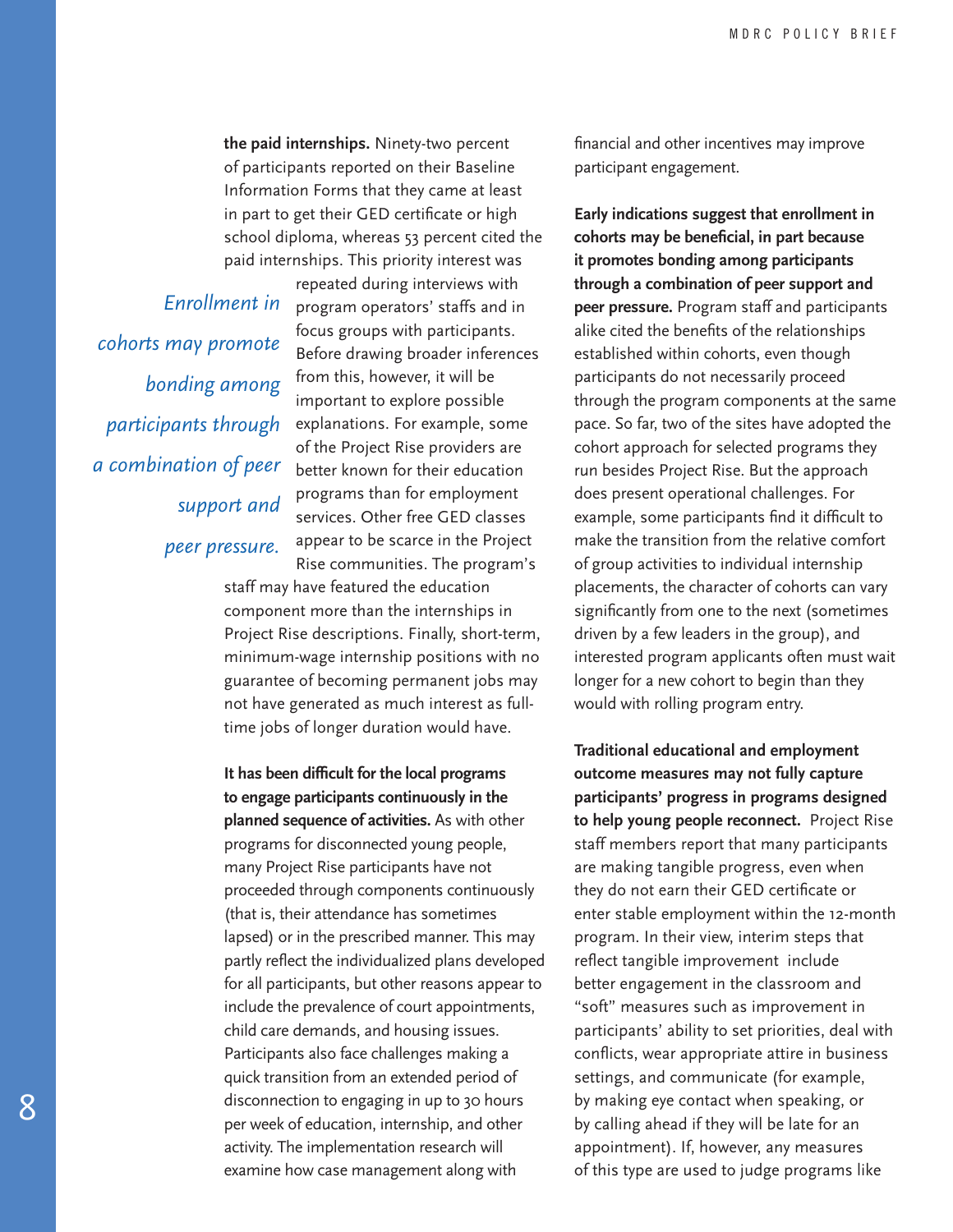Project Rise, it will be important that they reflect meaningful steps along the path to employment and further education.

**Some program operators have adjusted the structure and timing of internships.** For example, two have broadened the range of internship offerings to satisfy participants' varied interests. Since some participants have needed additional time to prepare for individual placements, internships have sometimes been delayed or structured initially either as group internships or as "internal" internships within the Project Rise agency. Not surprisingly, it can be important to identify employers who are flexible since, for example, interns might be pulled off the job for low attendance in the education component.

#### **Opportunities for trial and error and ongoing technical assistance have helped local providers refine program operations.**

The program operators have begun to tailor the Project Rise model to their own circumstances by, for example, altering the structure of financial incentives, changing whether Project Rise participants attend GED classes by themselves or with non-Rise students, refining the attendance standards required for internship participation, and adjusting the timing and structure of the internship component (as discussed above). A few program operators have needed to hire stronger staff in key positions, such as GED instructors and case managers. Technical assistance to the local programs has focused on matters such as case management, GED instruction that incorporates the Common Core State Standards, supervisory skills, and developing internships. Local site staffs have also welcomed opportunities to interact with peers from other Project Rise programs in periodic conference calls, joint training sessions, and occasional meetings of a SIF "learning network."

## **W H A T ' S N E X T F O R PROJECT RISE?**

Local Project Rise operations are expected to continue for a total of nine cohorts in Newark, eight cohorts in the three New York City programs, and seven cohorts in Kansas City. The program providers have begun discussions about how to sustain their operations when the current federal SIF grant ends in 2015.

Project Rise, in conjunction with other ongoing research, has the potential to inform policy and practice for disconnected young people in many arenas. For example, federal proposals for Performance Partnerships and Innovation Funds envision flexible funding streams to support program models like Project Rise that combine education, employment, and social services. Lessons from Project Rise could also apply to efforts to reduce recidivism among young offenders or to employment programs subsidized by Temporary Assistance to Needy Families.

Leaders in the three Project Rise cities are considering how lessons from the program can improve services to disconnected young people. For example, the Full Employment Council in Kansas City and FEGS in New York City both used their experience in Project Rise to help them win major grants to expand services. In Newark, where programs typically serve out-of-school young people until the age of 21, Project Rise provides lessons on extending educational programming to young people ages 22 to 24. New York City is replicating programs that informed the development of Project Rise as part of its Young Men's Initiative.<sup>15</sup>

MDRC's implementation research report in 2015 will address a range of issues identified here, especially the ways program operators have addressed implementation challenges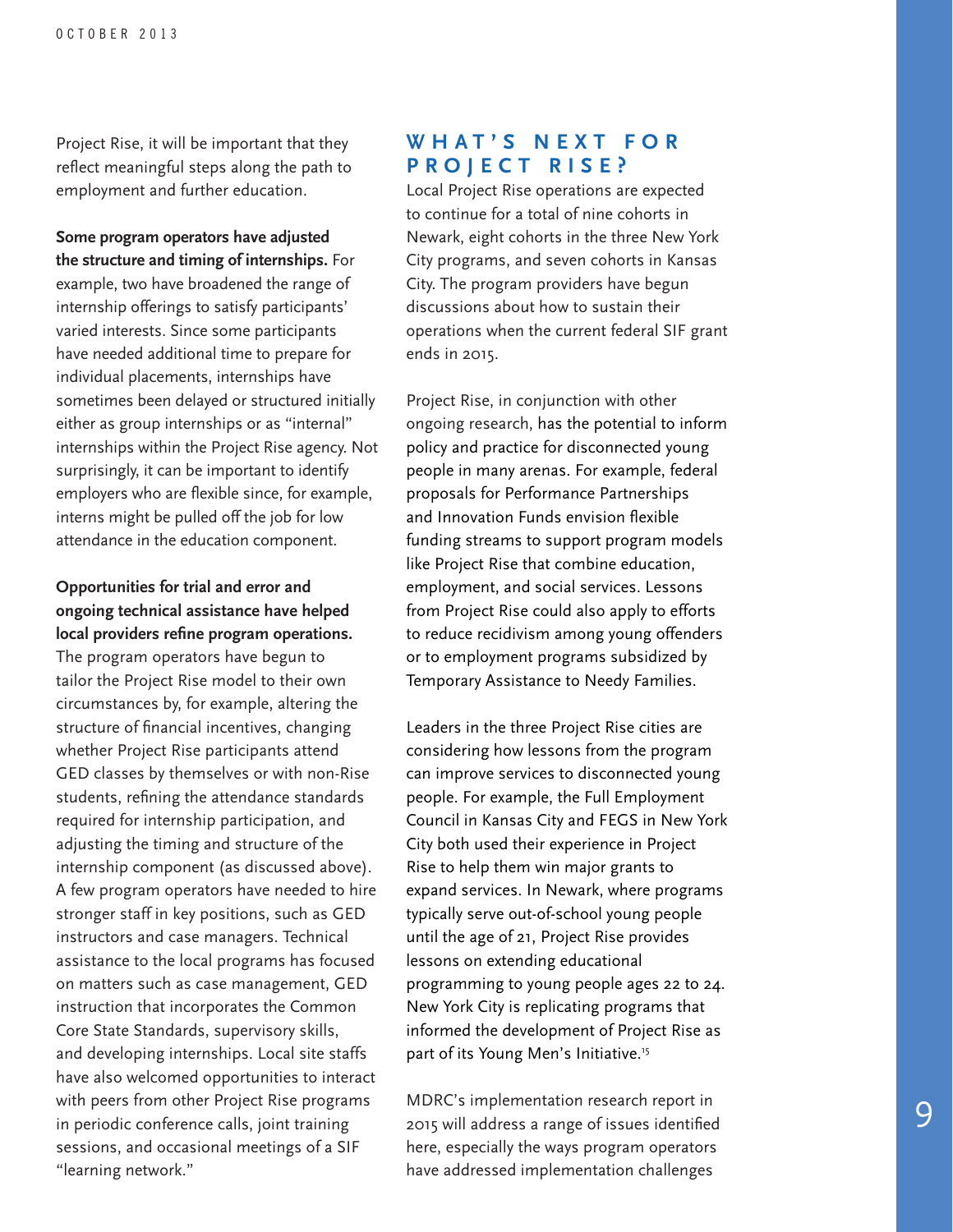and adapted the Project Rise model. The report will include participant characteristics for the second through sixth cohorts and detailed participation and outcome data for the second through fifth cohorts. It will also include participants' perspectives on the challenges they face, the reasons they entered Project Rise, and their experiences in the program.

#### **NOTES**

1 U.S. Census Bureau (2012).

2 U.S. Census Bureau (2012).

3 Tyler (2005); Ewert (2012).

4 See, for example, Bloom, Levy Thompson, and Ivry (2010); Sum and Khatiwada (2010b).

5 Sum and Khatiwada (2010a).

6 Vericker, Pergamit, Macomber, and Kuehn (2009).

7 Bloom, Levy Thompson, and Ivry (2010).

8 Bloom, Levy Thompson, and Ivry (2010).

9 Westat and Metis Associates (2009).

10 Westat and Metis Associates (2011); Westat  $(2013)$ .

11 To promote continued participation, program sites developed a range of financial incentives (such as transportation cards, prizes, and awards) to reward participants for achieving attendance standards and reaching key milestones such as a GED certificate. In addition, weekly group sessions reinforce job-readiness skills, help participants continue exploring career options, facilitate peer support, and allow participants to reflect on and discuss work experiences.

12 Data on the Baseline Information Forms were collected for all young people who enrolled in Project Rise. A small number of enrollees did not actually participate in the program, meaning that they did not show up for at least one preinternship activity or education class. Thus the data on "participants" presented in Table 1 and discussed in the text do not include the 20 people who enrolled in Project Rise but did not participate.

13 Since, as mentioned above, the first cohort of participants was treated as a pilot phase, Table 1 presents aggregate data for the second through

fourth cohorts. There was modest variation across the five sites, which will be described in MDRC's implementation research report.

14 Project Rise participants have less educational attainment than participants in YAIP (60 percent of whom have a high school degree or GED certificate), but higher reading and math levels than participants in the YAL program, which serves lower-level readers by design.

15 The Young Men's Initiative is a public-private partnership focused on finding new ways to tackle problems affecting young African-American and Latino men in New York City. The initiative includes new programs and policies that address disparities between young African-American and Latino men and their peers in education, health, employment, and the criminal justice system. See City of New York (2013).

#### **REFERENCES**

Bloom, Dan, Saskia Levy Thompson, and Rob Ivry. 2010. *Building a Learning Agenda Around Disconnected Youth*. New York: MDRC.

City of New York. 2013. "Young Men's Initiative NYC." Web site: www.nyc.gov/ymi.

Ewert, Stephanie. 2012. "What It's Worth: Field of Training and Economic Status in 2009." *Household Economic Studies*, P70-129. Washington, DC: U.S. Census Bureau.

Sum, Andrew, and Ishwar Khatiwada. 2010a. *Vanishing Work Among U.S. Teens, 2000-10: What a Difference a Decade Makes! Four Million Missing Workers in June 2010*. Chicago: Center for Labor Market Studies Publications.

Sum, Andrew, and Ishwar Khatiwada with Sheila Palma. 2010b. *Dire Straits in the Nation's Teen Labor Market: The Outlook for the Summer 2010 Teen Job Market and the Case for A Comprehensive Youth Jobs Creation Strategy*. Flint, MI: C.S. Mott Foundation.

Tyler, John. 2005. "The General Educational Development Credential: History, Current Research, and Directions for Policy and Practice." Pages 45-84 in *Review of Adult Learning and Literacy: Volume 5*. Boston: National Center for the Study of Adult Learning and Literacy.

U.S. Census Bureau. 2012. *2011 American Community Survey Public Use Microdata*. Washington, DC: U.S. Census Bureau. Web site: http://factfinder2.census.gov.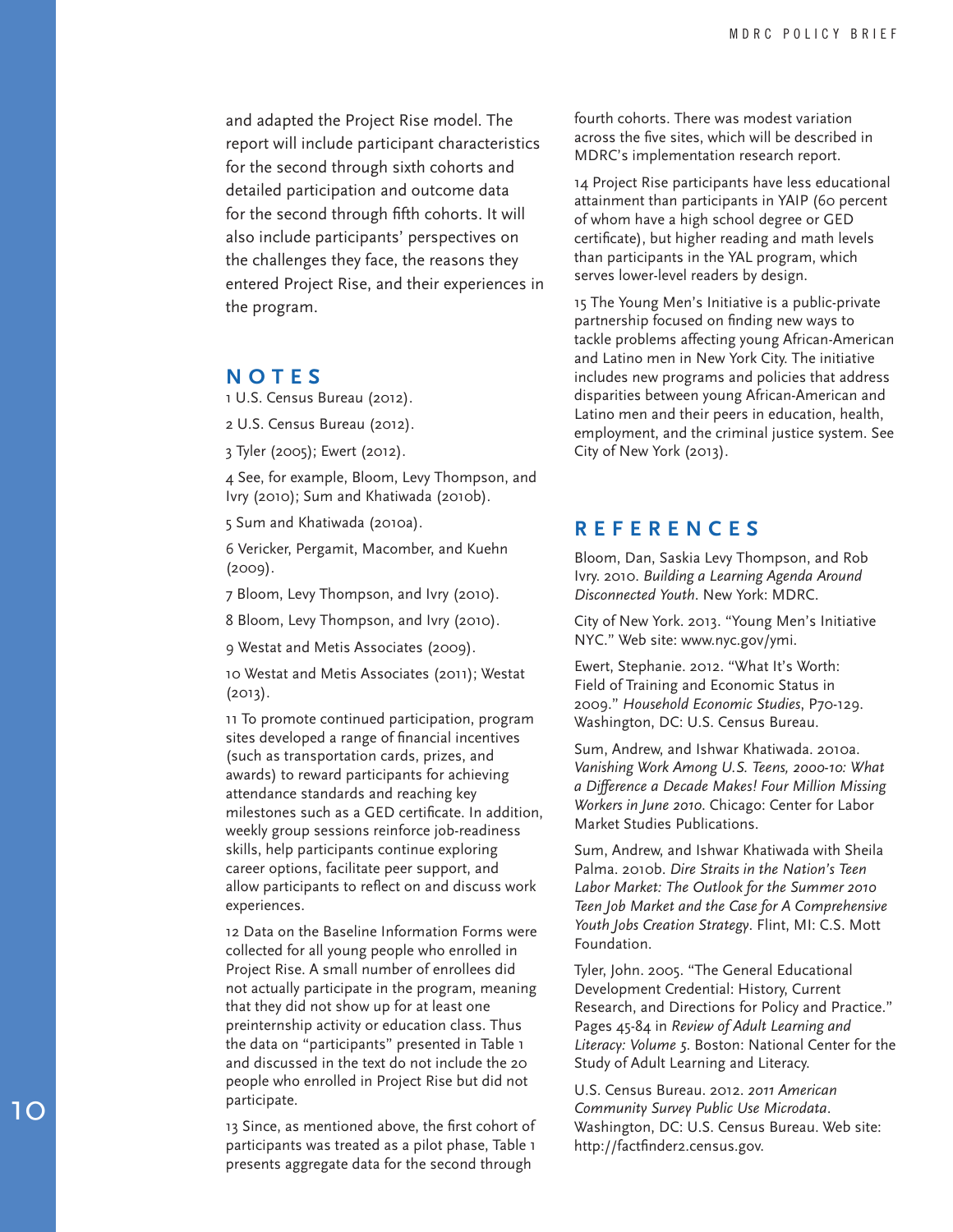Vericker, Tracy, Michael Pergamit, Jennifer Macomber, and Daniel Kuehn. 2009. *Vulnerable Youth and the Transition to Adulthood*. ASPE Policy Brief. Washington, DC: U.S. Department of Health and Human Services, Assistant Secretary for Planning and Evaluation.

Westat. 2013. *Follow-up Evaluation of the CEO Young Adult Literacy Program: July 2009 - December 2010*. New York: New York City Center for Economic Opportunity.

Westat and Metis Associates. 2009. *Evaluation of the Young Adult Internship Program (YAIP): Analysis of Existing Participant Data*. New York: New York City Center for Economic Opportunity.

Westat and Metis Associates. 2011. *CEO Young Adult Literacy Program and the Impact of Adding Paid Internships*. New York: New York City Center for Economic Opportunity.

#### **ACKNOWLEDGMENTS**

Funding for this brief was provided by the Mayor's Fund to Advance New York City (Mayor's Fund) and the Center for Economic Opportunity (CEO). Project Rise would not have been possible without the commitment and dedication of the local program providers listed in Box 2, as well as the support of the following funders: Corporation for National and Community Service, Bloomberg Philanthropies, Open Society Foundations, The Rockefeller Foundation, Benificus Foundation, the Ewing Marion Kauffman Foundation, Citi Foundation, Goldman Sachs, Haas Foundation, Hall Family Foundation, JPMorgan Chase Foundation, Kansas City Power and Light District, New York Community Trust, Nicholson Foundation, Pinkerton Foundation, Prudential Foundation, Tiger Foundation, United Way of Greater Kansas City, United Way of Greater Kansas City Young Leaders Society, and Victoria Foundation.

The author thanks Gayle Hamilton, Robert Ivry, James Riccio, Barbara Goldman, Alissa Gardenhire, Edith Yang, Alexandra Brown, and John Martinez of MDRC for their helpful comments and suggestions, along with Carson Hicks, Patrick Hart, Kristin Morse, Sinead Keegan, Kate Dempsey, Annel Hernandez, and Susanne James of CEO and the Mayor's Fund.

Dissemination of MDRC publications is supported by the following funders that help finance MDRC's public policy outreach and expanding efforts to communicate the results and implications of our work to policymakers, practitioners, and others: The Annie E. Casey Foundation, The George Gund Foundation, Sandler Foundation, and The Starr Foundation.

In addition, earnings from the MDRC Endowment help sustain our dissemination efforts. Contributors to the MDRC Endowment include Alcoa Foundation, The Ambrose Monell Foundation, Anheuser-Busch Foundation, Bristol-Myers Squibb Foundation, Charles Stewart Mott Foundation, Ford Foundation, The George Gund Foundation, The Grable Foundation, The Lizabeth and Frank Newman Charitable Foundation, The New York Times Company Foundation, Jan Nicholson, Paul H. O'Neill Charitable Foundation, John S. Reed, Sandler Foundation, and The Stupski Family Fund, as well as other individual contributors.

The findings and conclusions in this report do not necessarily represent the official positions or policies of the funders.

For information about MDRC and copies of our publications, see our Web site: www.mdrc.org.

Copyright © 2013 by MDRC®. All rights reserved.